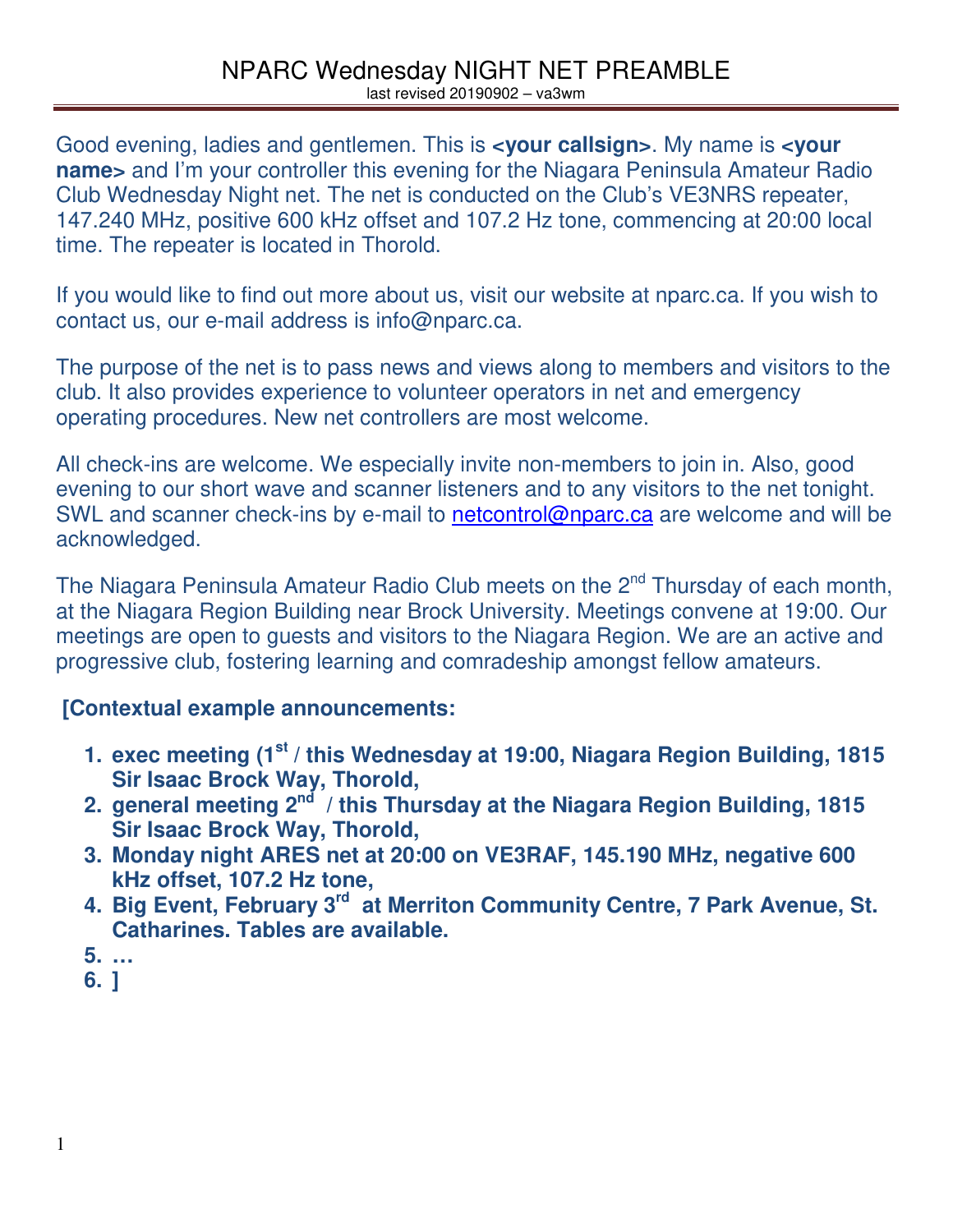#### **[Net Controllers discretion] Tonight's topic will be …**

Again, your controller for tonight's net is **<your name>**, and I will be using the club call, Victor Echo Three Victor Mike. When checking in, please announce your call sign using phonetics, followed by your first name.

Before we commence general check-ins, is there any priority traffic only? Come now please.......

Are there any check-ins with a time line? (That means if you're in a rush or your handheld battery is about to expire) Come now please....

Are there any mobile check-ins? Come now please....

Are there any general check-ins for the Niagara Peninsula Amateur Radio Club Wednesday night net? Come now please with your call sign announced phonetically and name....

## **(last call)**

I'll take one more listen for check-ins to the NPARC, Wednesday night net. Come now please....

## **(at the end of net)**

Thank you all for joining us tonight. If you have any comments, thoughts or suggestions you can contact us via e-mail to India November Foxtrot Oscar at November Papa Alpha Romeo Charlie dot Charlie Alpha. If you want to learn more about our club, visit our website at November Papa Alpha Romeo Charlie dot Charlie Alpha. This is Victor Echo Three Victor Mike, closing the net and returning the repeater to normal use. Thank-you all, for your participation, and 73.